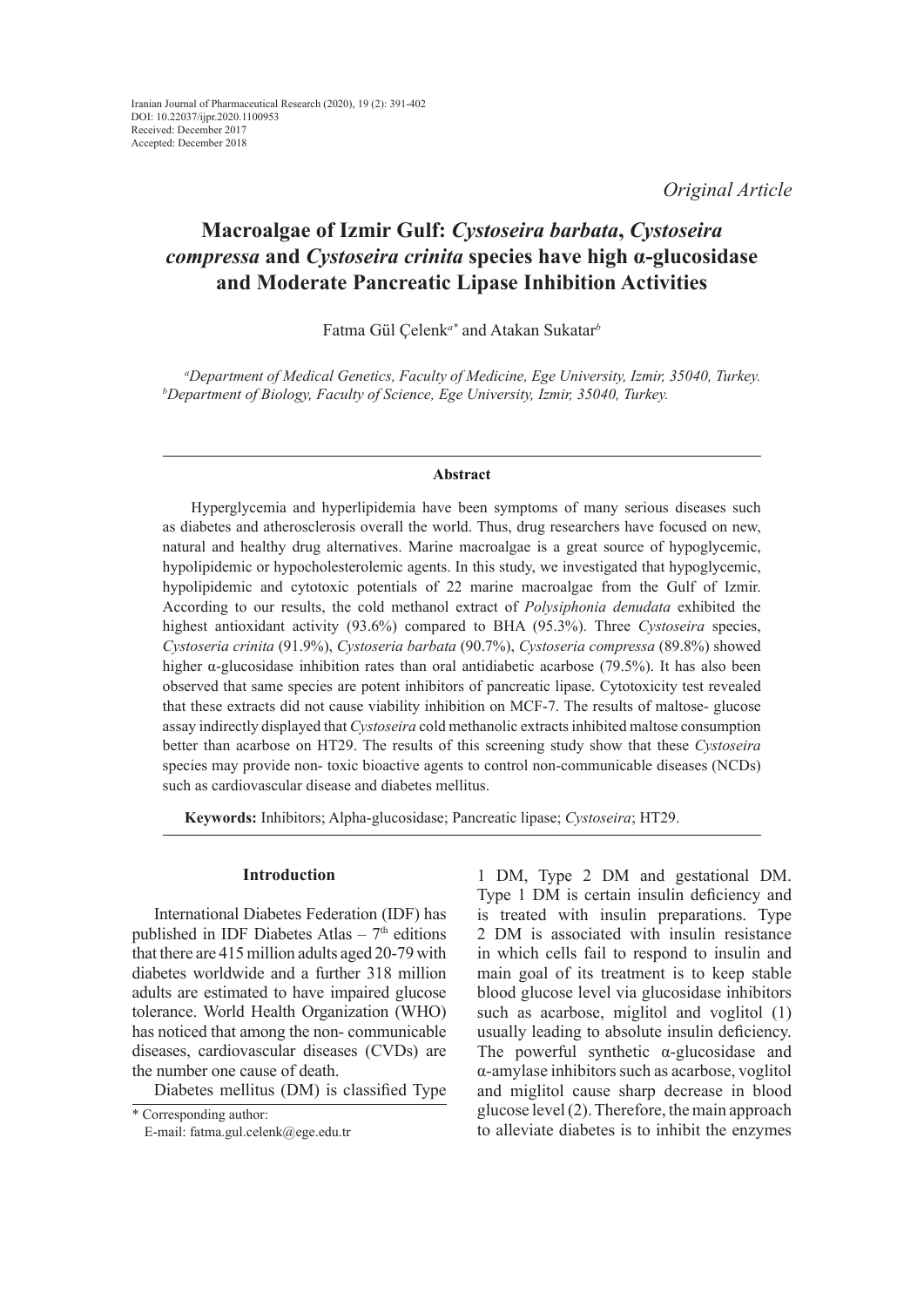that hydrolase carbohydrates, and by this way, create a retardation to glucose absorption (3, 4). Because the higher glucose concentrations in blood cause higher ROS productions in endothelial cells via mitochondrial electron transport chain and advanced glycation end products (AGEs) (5). Then ROS activates NFκB and this leads to inflammatory response (including cytokines, acute phase reactants and cell adhesion molecules) and vasomotor imbalance. ROS resulting hyperglycemia could lead to lipid peroxidation, which yields advanced lipoxidation end products (ALEs) (6). As a result a cardiovascular disease might occur, such as atherosclerosis (7). CVD is more complex in both diagnosis and treatment. The preliminary treatment of CVD is focused on diet and life style interventions (8). Then, lipase inhibitors, such as orlistat, are used to decrease gastrointestinal absorption of lipids. By this way, elevated lipid levels in blood is decreased (9). On the other hand, it is commonly known the adverse effects of these kinds of synthetic agents for long- term use, such as flatulence, abdominal discomfort, kidney disease (2, 10 and 11) Natural antioxidants can attenuate these damaging effects of ROS related diabetic cardiovascular complications (12–14)

It is evident that macroalgae provide a great source for definable crude natural products which have less adverse effects and toxicity than their synthetic equivalents (15–18). Fucoidans, phycocolloides and phenolic compounds produced by brown macroalgae exhibit α-glucosidase inhibition potentials (19–22). Some of the macroalgal polysaccharides and fibers such as alginates, carrageenan, fumaran, laminaran, porfiran and ulvan, cause hyperlipidemia and hypoglycemia (21, 23–26) Researches have suggested different mechanism of action for macroalgal substances: 1) Enzyme inhibition studies for glucosidases and/or lipase are used to determine inhibitor potential of individual crude extract or identified compound (19, 25 and 27–31), 2) Responses of cells to high glucose concentration or glucose uptake assays, or lipid accumulation in adipocytes demonstrate the protective effects (22, 29 and 32), 3) oral or intraperitoneal administrations of macroalgal substances to experimental animals give information about vital effects

on insulin, plasma glucose and fatty acid levels in blood (20, 23 and 33–36). These parameters help investigate the effects of macroalgal substances on hyperglycemia, postprandial hyperglycemia, hyperinsulinemia or hyperlipidemia.

# **Experimental**

# *Collection of Macroalgal Material*

Marine macroalgal species were collected from coastlines of Izmir Gulf. All macroalgal specimens belong to Chlorophyta, Rhodophyta and Phaeophyceae were placed in the labelled plastic bags (approximately 0.5-1 kg wet weight) and immediately transported to the laboratory in cooled containers. To remove sand and epiphytes, algal thalli were gently rinsed in seawater. Taxonomic identification was done in terms of their morphology. Specimens had been stored at -20 °C until experiments begun. The voucher specimens are preserved in the Herbarium of Ege University.

# *Preparation of Macroalgal Extracts*

Wet tissues from each species were lyophilized. One gram of powder was extracted with 10 mL of methanol (Labscan, TH) by shaking in an orbital shaker at 300 rpm overnight at  $+4$  °C. Extracts were then centrifuged at 4000 rpm for 10 min and supernatants were collected. Collected supernatants were placed in orbital shaker and extraction was initiated again. This procedure had been repeated for 10 days. After 10 days of extraction/centrifugation cycle, the collected solvent was removed by rotary evaporation and powders of the crude extracts were dissolved in methanol for Thin Layer Chromatography  $(1 \text{ mg } mL^{-1})$  and DMSO (dimethyl sulfoxide, Sigma-Aldrich, USA; 10 mg crude extract per mL) for further experiments. All sample stored at -20 °C.

# *Thin Layer Chromatography*

Extraction efficiency was roughly evaluated by thin layer chromatography. Crude macroalgal methanol extracts were dissolved in methanol  $(1 \text{ mg } mL^{-1})$ . Individual samples were loaded four times on silica coated aluminum TLC (Merck, DE) plate as a dash. The solvent system was chloroform: ethyl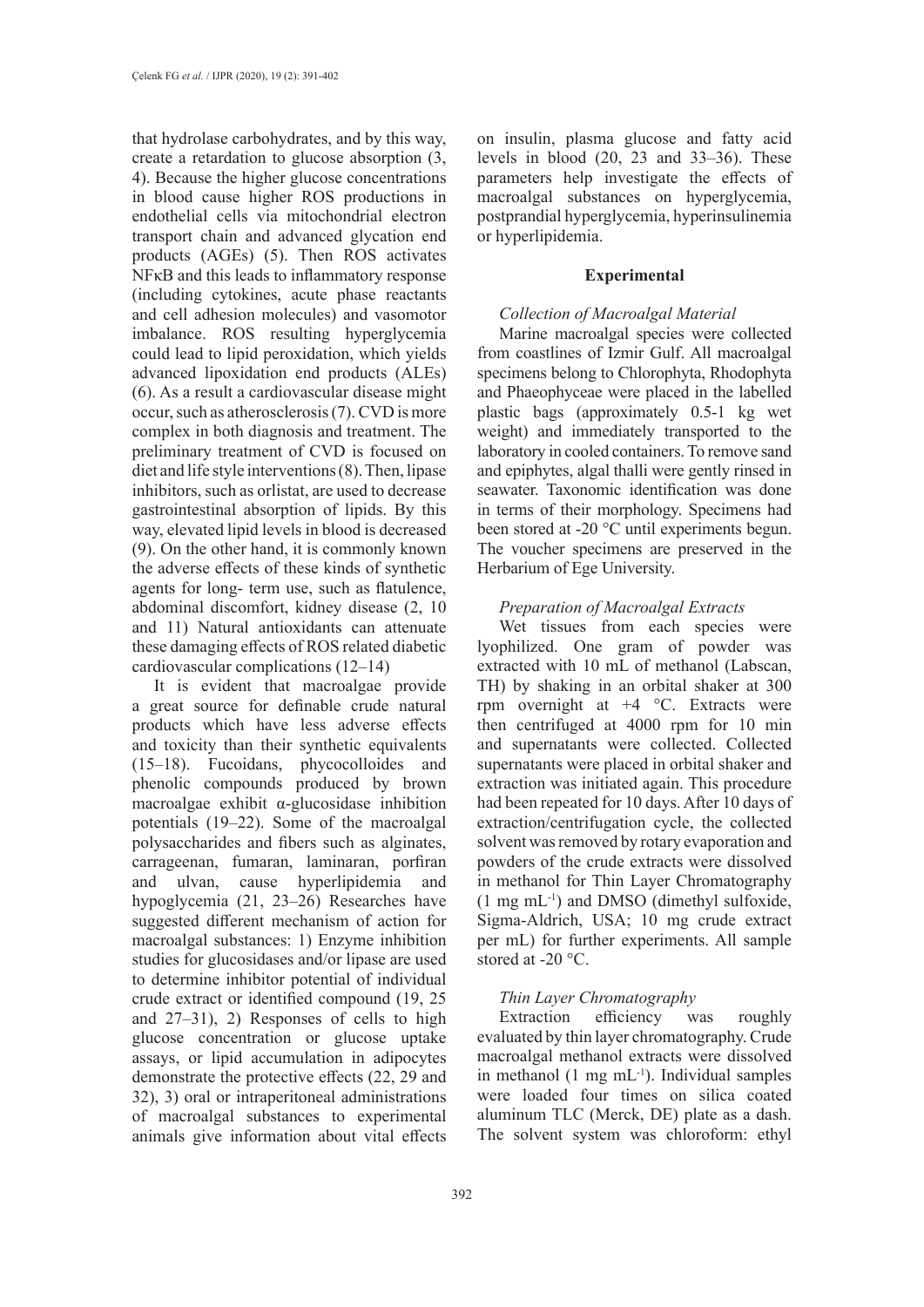acetate: methanol (5: 5: 1, v/v; Sigma-Aldrich, USA, Riedel- del Hansen, DE; Labscan, TH, respectively). As the solvent slowly migrated up the plate, the components of the extract migrated up at different rates. Individual extracts were separated into different coloured dashes. The TLC profiles of plates were visualized after dipping into hydrochloric acid/methanol (1: 9, v/v; Sigma-Aldrich, USA; Merck, DE) and heating until getting dark. All the coloured or invisible dashes were observed as dark dashes on plates.

### *Antioxidant Assay with β-carotene/linoleic acid system*

The β-carotene/linoleic acid activities of samples were evaluated by β-caroten bleaching system with the minor modifications for 96 well plate (37)gallic acid (GA. Eight microliter of linoleic acid (Sigma-Aldrich, USA) were pipetted into eppendorf containing 800 µl of β-carotene (Sigma-Aldrich, USA; 1 mg mL-<sup>1</sup>) in chloroform (Sigma-Aldrich, USA; 1 mg  $mL^{-1}$ ) and added 80 µL of Tween 40 (Sigma-Aldrich, USA). The chloroform was blown away by nitrogen flow. This mixture was pipetted slowly in 20 mL of distilled water with vigorous agitation to form an emulsion. Twenty microliter of blank (ethanol), positive control (BHA: Buthyl-4-hydroxyanisole, 30 mg m $L^{-1}$ ) or samples (5 mg m $L^{-1}$ ) were loaded 96-well plate and added 200 µL of the emulsion and the absorbance was measured immediately at 450 nm. The plate was placed in a dark room for 90 min. The absorbance was measured again. All measurements were carried out in triplicate. The antioxidant activity of extracts was evaluated using the following Equation:

$$
AA (\%) = [1 - (A_0 - A_{90})/(A'_0 - A'_{90})] \times 100
$$

Where the  $A_0$  and  $A_0$  are the absorbance values measured at zero time of the sample and the control, respectively, and  $A_{90}$  and  $A_{90}^{\prime}$ are the absorbance values measured at 90 min of the sample and the control.

#### *Cell Culture and Microscopy*

All studied cell lines were kindly provided by Ege University Medical School Department of Medical Oncology. Breast cancer cell line MCF-7 was cultured in RPMI medium (Lonza, CH) with 10% fetal bovine serum (Biological Industries, USA) and penicillinstreptomycin (100 U mL<sup>-1</sup>; Sigma-Aldrich, USA) supplement. Cultures were maintained in  $CO<sub>2</sub>$  incubator with standard incubation conditions. Cells were treated with different concentrations of macroalgal methanol extracts reconstituted in dimethyl sulphoxide (DMSO; Sigma-Aldrich, USA) and diluted with proper media for viability experiments. For each experimental procedure, appropriate concentration of vehicle (DMSO) was used as a carrier control. Human colon adenocarcinoma cell line HT29 was cultured in McCoy's 5A Medium (Biochrom, UK) with 10% fetal bovine serum (Biological Industries, USA), penicillin-streptomycin (100 U mL-1; Sigma-Aldrich, USA) and 1% L-glutamine (Gibco, USA) supplement. Cultures were maintained in  $CO<sub>2</sub>$  incubator with standard incubation conditions in 96-well plates.

#### *Enzyme Inhibition Tests*

#### *α-glucosidase enzyme inhibition test*

The enzyme inhibition activity of extracts for α-glucosidase was assessed using the PNG (4-nitrophenil-α-D-glucopyranoside; Sigma-Aldrich, USA) as substrate and *Saccharomyces cerevisiae* α-glucosidase as enzyme (Sigma-Aldrich, USA) with 96-well plates. Fifty microliter of PBS (100 mM; pH 7.5) were loaded into wells and  $2 \mu L$  of samples (1 mg) mL-1), acarbose (250 mg mL-1; as positive control) or PBS (for enzyme reaction) were added. Fifteen microliter of α-glucosidase was added, except for blank. The plate was pre- incubated at 37 °C for 10 min. Fifteen microliter of PNG (3 mM) was added into wells and the plate was incubated at 37 °C for 30 min. The enzymatic hydrolysis of substrate was monitored by the amount of ρ-nitro phenol released in the reaction mixture at 410 nm where the enzymes were replaced buffer. The inhibition percentage of  $\alpha$ -glucosidase was assessed by following Equation:

Inhibition (%) =  $[1 - (A_e - A_s)] \times 100$ 

Where the Ae is the absorbance value of enzyme reaction and  $A_s$  is the absorbance value of extract added reaction.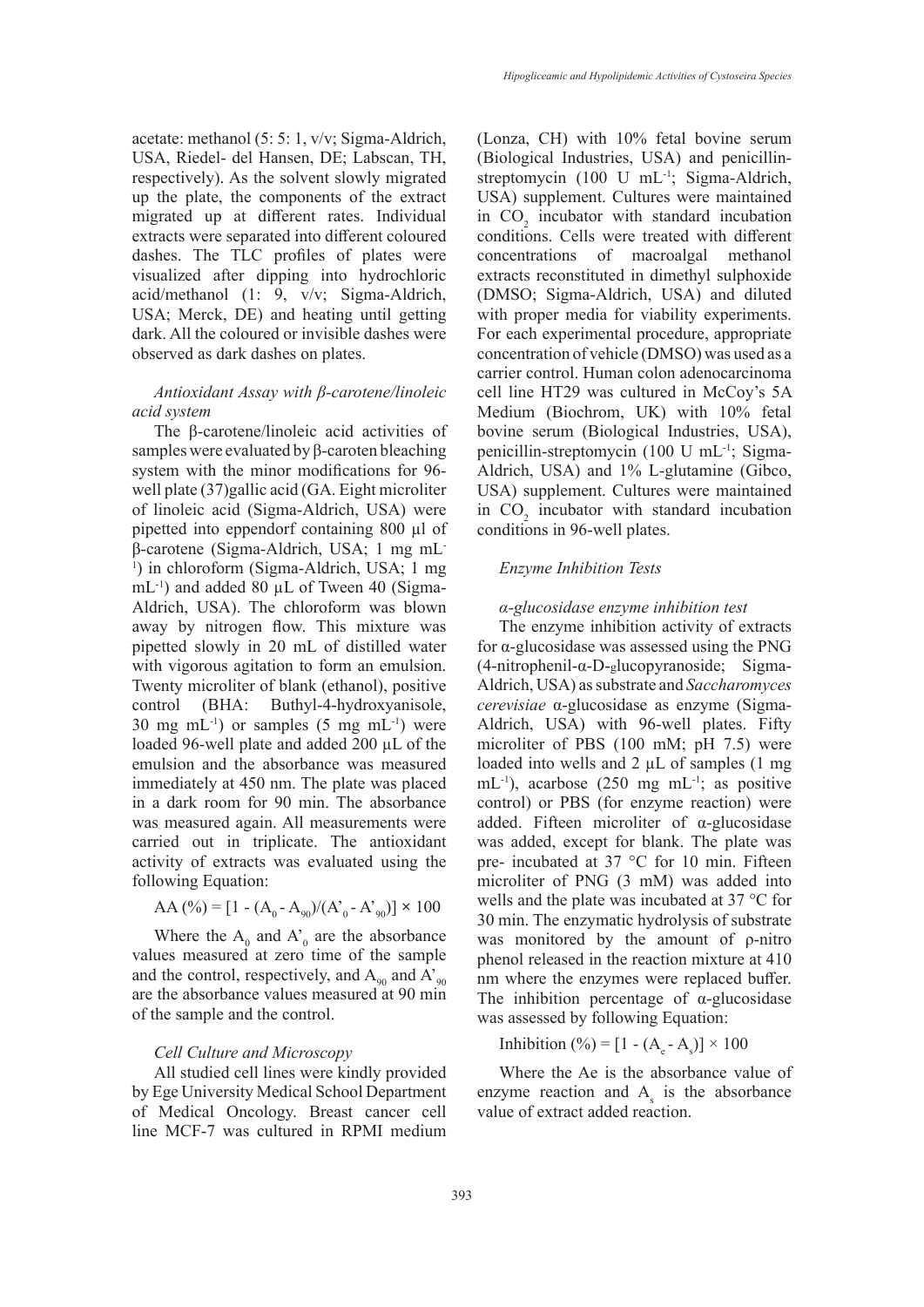### *Pancreatic lipase enzyme inhibition test*

Pancreatic lipase enzyme inhibition test was designed as fluorometric assay for 96-well plates (black flat bottom). Fifty microliter phosphate buffer with  $CaCl<sub>2</sub>$  (Ca-PBS; 0.1 mM CaCl<sub>2</sub>, pH 7.5), 50 µL of pancreatic lipase (Sigma-Aldrich, USA;  $2 \text{ mg } \text{m}$ L<sup>-1</sup>) were loaded into wells. Twenty microliter of sample  $(5 \mu g \text{ mL}^{-1})$ , orlistate (Sigma-Aldrich, USA; positive control, 15 mg mL-1) or Ca-PBS (for enzyme reaction) were added and then the plate was pre-incubated at 37 °C for 10 min. After the pre-incubation, 100 µL of 4-methylumbelliferyl oleate (4-MU; Sigma-Aldrich, USA; 0.1 mM) was pipetted into wells and the plate was incubated 37 °C for 30 min. The amount of 4-MU released by the lipase measured using a fluorescence spectrometer at an excitation wavelength of 320 nm and an emission wavelength of 450 nm. The inhibition percentage of pancreatic lipase was assessed by following Equation:

Inhibition (%) = 100 - ( $A_s \times 100$ )/ $A_c$ 

Where  $A_s$  is the absorbance value of extract added reaction,  $A_c$  is the absorbance value of enzyme reaction.

#### *Inhibition of Cell Viability*

Growth inhibitory effects of extracts were investigated via mitochondrial dehydrogenase activity by WST-8 colorimetric assay kit (Sigma-Aldrich, USA). Briefly, MCF7 cells were seeded in 96-well plate  $10 \times 103$  cells per well and incubated overnight for both cell attachment and growth. Macroalgal extracts were added to wells in different final concentrations (0, 1, 5, 10, 25, 50 and 100 µg mL-1) with six repeats. Maximum DMSO concentration was 1%. After 72 h of incubation, 10 μL of WST-8 reagent was added to wells and plates were incubated at 37 °C for 15 min for the formation of color. Absorbance was measured at 450 nm on multi-well spectrophotometer. Untreated cell viability was considered as 100% and extract-treated cell viabilities were calculated accordingly.  $IC_{50}$  (inhibitory concentration 50) values were calculated using CalcuSyn v2.0.

### *Determining of Maltose Consumption*

α-glucosidases is a glucosidase which breaks down the  $1,4-\alpha$  bonds in starch or disaccharides to produces glucose (38) Maltose disaccharide was used as sole carbon source in experimental media to observe α-glucosidase activity and effects of extracts on it. Maltose concentrations were adjusted to glucose concentration of McCoy's 5A medium. Acarbose was positive control for inhibition. The decrease of maltose level in experimental media showed us maltose consumption, indirectly. Stable maltose levels were considered as indicator for inhibition activity of acarbose or extracts.

After confluence of HT29 cells, McCoy's 5A- based media was removed and wells were gently washed with PBS, then 200 µL of three experimental media were added to the wells, individually: (i) PBS with maltose (28 mM), (ii) PBS with maltose (28 mM) and acarbose  $(250 \text{ mg } \text{mL}^{-1})$ ,  $(iii)$  PBS with maltose  $(28$ mM) and extract (10 mg mL<sup>-1</sup>). After 37 °C for 6 h incubation period, 100 µL of experimental media were transferred clean Eppendorf tubes. Maltose- Glucose Assay Kit (Abcam, UK) was used to determine and calculate the decrease of maltose concentrations.

#### *Statistical Analysis*

Standard deviations of enzyme inhibition tests were calculated using Microsoft Office Excel and  $IC_{50}$  values were determined by CalcuSyn 2.0 software*.*

#### **Results**

Samples of 22 macroalgae belonging to Chlorophyta, Rhodophyta and Phaeophyceae collected from İzmir Gulf were listed Table 1. Their collection dates, collection places and coordinates were published in our previous study (39).

The TLC fingerprint profiles of macroalgal extracts in chloroform: ethyl acetate: methanol solvent system was presented in terms of their taxonomic status in Figure 1. The retardation factor (Rf) values were not calculated, because the test set is composed of the crude extracts. Visible bands have shown that cold methanol is suitable solvent for extraction of seaweeds.

Inhibition activities of macroalgal extracts for β- carotene/linoleic acid bleaching were presented in Table 1. *Polysiphonia denudata*  (Dillwyn) Greville ex Harvey (EGE41707), a member of Phaeophyceae, exhibited the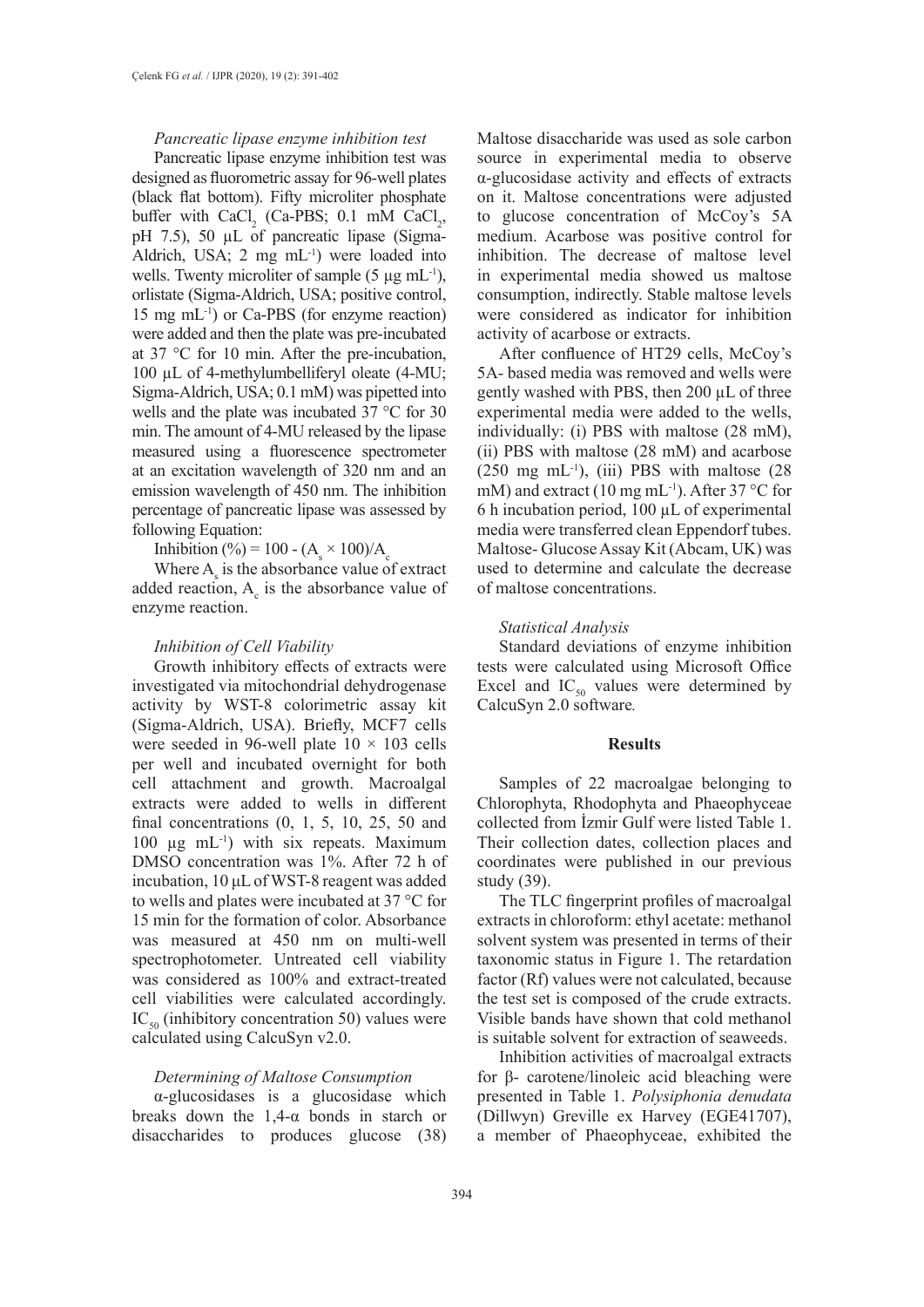| Family                          | <b>Voucher</b><br>ID | <b>Species</b>                                                                    | Antioxidant<br><b>Activity</b><br>$(\%)$ | α-glucosidase<br>inhibition<br>$(\%)$ | Pancreatic<br>lipase ihibition<br>$(\%)$ |
|---------------------------------|----------------------|-----------------------------------------------------------------------------------|------------------------------------------|---------------------------------------|------------------------------------------|
| <b>Ulvaceae</b>                 | EGE41706             | Ulva linza Linnaeus                                                               | 91.4                                     | $5.8 \pm 0.82$                        | $69.3 \pm 3.0$                           |
|                                 | EGE41705             | Ulva rigida C. Agardh                                                             | 15.2                                     | $54.6 \pm 0.10$                       | $70.5 \pm 4.74$                          |
| Codiaceae                       | EGE41711             | Codium fragile (Suringar) Hariot                                                  | 44.3                                     | $24.5 \pm 0.05$                       | $14.4 \pm 0.7$                           |
| Cladophoraceae<br>Rhodomelaceae | EGE41703             | Chaetomorpha aerea (Dillwyn)<br>Kützing                                           | 68.5                                     | $12.5 \pm 1.11$                       | $71.1 \pm 2.3$                           |
|                                 | EGE41700             | Cladophora sp.                                                                    | 41.2                                     | $13.3 \pm 0.10$                       | $40.6 \pm 9.2$                           |
|                                 | EGE41704             | Osmundea pinnatifida (Hudson)<br>Stackhouse                                       | 55.5                                     | $2.2 \pm 1.42$                        | $45.3 \pm 4.0$                           |
|                                 | EGE41726             | Laurencia obtusa (Hudson) J. V.<br>Lamouroux                                      | 50.5                                     | $10.7 \pm 0.06$                       | $57.2 \pm 2.9$                           |
|                                 | EGE41725             | Palisada perforata (Bory de Saint-<br>Vincent) K. W. Nam                          | 35.5                                     | $0 \pm 0.09$                          | $55.9 \pm 1.8$                           |
|                                 | EGE41707             | Polysiphonia denudata (Dillwyn)<br>Greville ex Harvey                             | 93.6                                     | $10.1 \pm 0.27$                       | $0 \pm 2.0$                              |
|                                 | EGE41712             | Acanthophora nayadiformis (Delile)<br>Papenfuss                                   | 37.7                                     | $31.5 \pm 0.79$                       | $20.2 \pm 2.5$                           |
| Gracilariaceae                  | EGE41701             | Gracilaria gracilis (Stackhouse)<br>M.Steentoft, L. M.Irvine and W. F.<br>Farnham | 22.3                                     | $1.1 \pm 1.94$                        | $42.1 \pm 4.8$                           |
| Ceramiaceae                     | EGE41716             | Ceramium virgatum Roth                                                            | 54.6                                     | $6.2 \pm 0.58$                        | $44.4 \pm 6.1$                           |
| Gelidiaceae                     | EGE41717             | Gelidium spinosum (S. G. Gmelin) P.<br>C. Silva                                   | 6.8                                      | $11.0 \pm 1.32$                       | $0 \pm 1.0$                              |
|                                 | EGE41702             | Gelidium pulchellum (Turner)<br>Kützing                                           | 59.8                                     | $7.7 \pm 1.66$                        | $24.7 \pm 12.0$                          |
| Scytosyphonaceae                | EGE41709             | Petalonia fascia (O. F. Müller)<br>Kuntze                                         | 52.6                                     | $13.9 \pm 0.10$                       | $46.2 \pm 2.38$                          |
|                                 | EGE41833             | Colpomenia sinuosa (Mertens ex<br>Roth) Derbès and Solier                         | 9.0                                      | $8.6 \pm 0.00$                        | $5.9 \pm 1.0$                            |
|                                 | EGE41708             | Dictyota spiralis Montagne                                                        | 20.0                                     | $0 \pm 0.36$                          | $23.8 \pm 8.8$                           |
|                                 | EGE41715             | Dictyota dichotoma (Hudson) J. V.<br>Lamouroux                                    | 56.3                                     | $3.7 \pm 0.19$                        | $58.4 \pm 22.5$                          |
| Stypocaulaceae                  | EGE41718             | Halopteris flicina (Grateloup)<br>Kützing                                         | 27.6                                     | $16.2 \pm 0.70$                       | $36.3 \pm 11.0$                          |
|                                 | EGE41719             | Cystoseria barbata (Stackhouse) C.<br>Agardh                                      | 58.7                                     | $90.7 \pm 0.01$                       | $73.8 \pm 2.17$                          |
| Sargassaceae                    | EGE41721             | Cystoseria compressa (Esper) Gerloff<br>and Nizamudd                              | 53.5                                     | $89.8 \pm 0.02$                       | $79.5 \pm 2.9$                           |
|                                 | EGE41722             | Cystoseria crinita Duby                                                           | 45.3                                     | $91.9 \pm 0.00$                       | $61.5 \pm 6.0$                           |
| BHA                             |                      | ÷,                                                                                | 95.3                                     |                                       |                                          |
| Acarbose                        |                      |                                                                                   |                                          | $79.5 \pm 0.07$                       |                                          |
| Orlistat                        |                      |                                                                                   |                                          |                                       | 95.2                                     |

**Table 1.** Antioxidant activity and enzyme inhibition effects of macroalgae.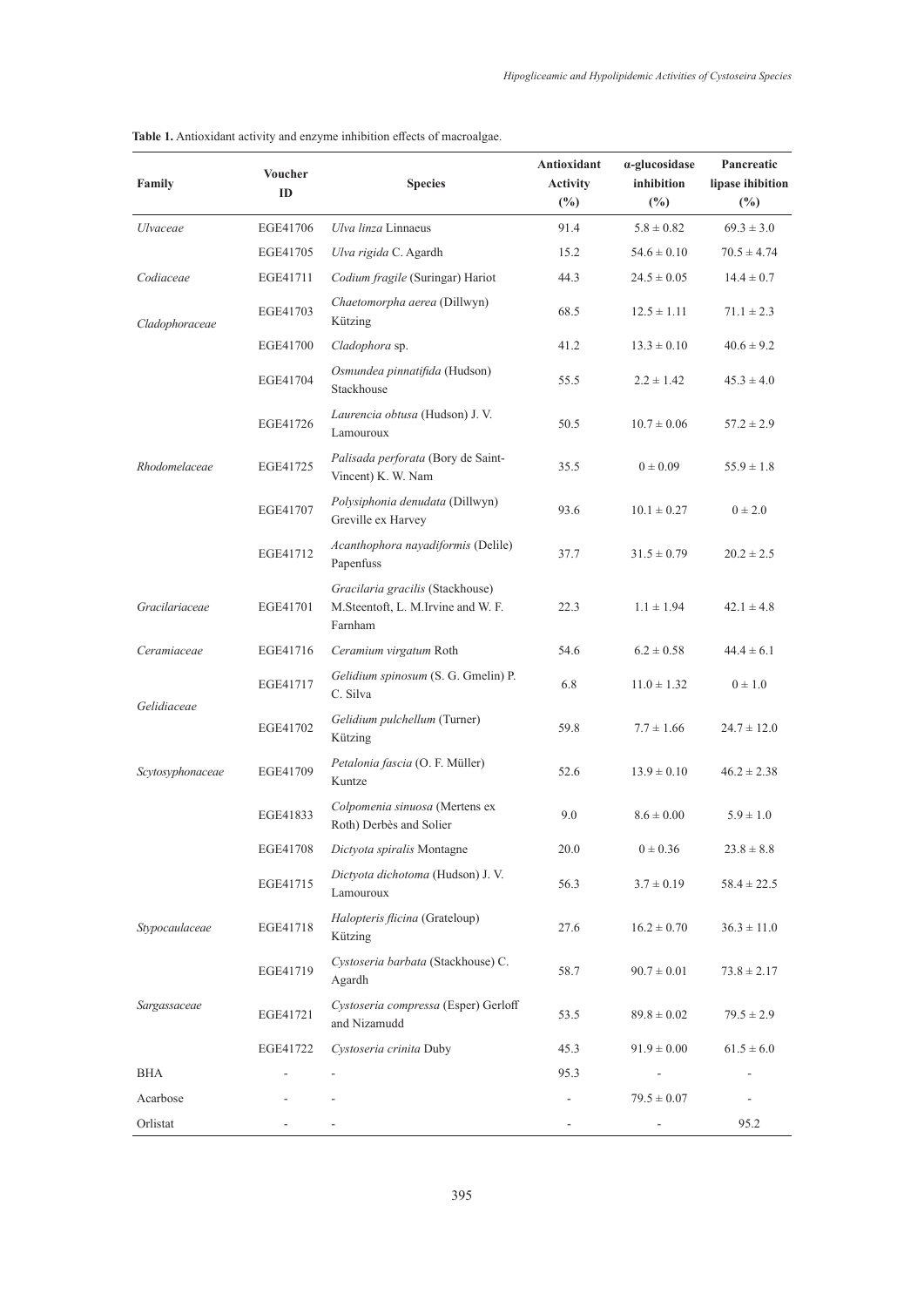

**Figure 1.** TLC profiles of macroalgae. Some of the macroalgal extracts were excluded from study (3, 4, 12, 17, 20, 22 and 25). (a) The members of Chlorophyta: (1) *Cladophora sp*., (2) *Ulva linza*, (5) *Ulva rigida*, (6) *Chaetomorpha aerea*, (7) *Codium fragile*. (b) The members of Rhodophyta: (8) *Gracillaria gracilis*, (9) *Polysiphonia denudata*, (10) *Osmundea pinnatifida*, (11) *Gelidium pulchellum*, (13) *Acanthophora nayadiformis*, (14) *Ceramium virgatum*, (15) *Gelidium spinosum*, (16) *Laurencia obtusa*, (18) *Palisada perforata*. (c) The members of Phaeophyceae: (19) *Petalonia fascia*, (21) *Colpamenia sinuosa*, (23) *Halopteris filicina*, (24) *Dictyota dichotoma*, (26) *Cystoseira compressa*, (27) *Cystoseira crinita*, (28) *Cystoseira barbata*, (29) *Dictyota spiralis*.

highest inhibition percentage (93.6%). The highest average antioxidant activity was calculated for Chlorophyta (52.1%). *Ulva linza* Linnaeus (EGE41706), with the 91.4%, showed the highest antioxidant activity. Other species belong to Chlorophyta exhibited lower activities, and this situation cause decrease in the average activity of Chlorophyta.

Rhodophyta (46.3%) and Phaeophyceae (40.4%) follow it. Except for *Polysiphonia denudate (P. denudata)* and *Ulva linza (U. linza)*, it is observed that all macroalgal species have moderate antioxidant activities when compared to positive control BHA (95.3%).

The α-glucosidase inhibitory activities of the methanol extracts were shown in Table 1 as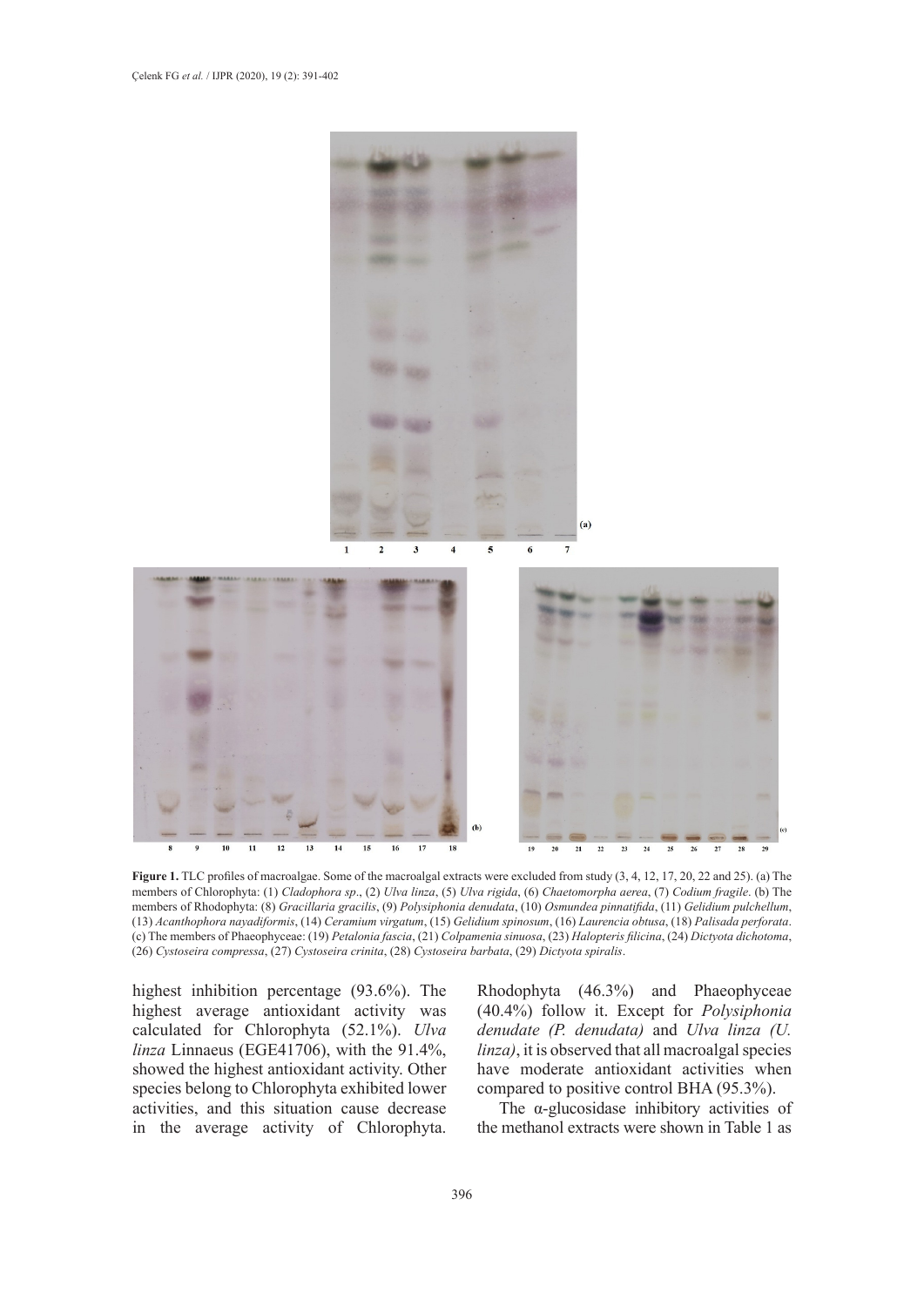percentage inhibitions. The inhibition rates were ranged between 0.0–91.9%. The members of Rhodophyta exhibited lower inhibition average (8.9%) than those of Chlorophyta (32.6%). However, the members of Phaeophyceae displayed stronger inhibitor effects (39.4%). Especially, three *Cystoseira* species, *Cystoseria crinita* Duby (EGE41722; 91.9%), *Cystoseria barbata* (Stackhouse) C. Agardh (EGE41720; 90.7%), *Cystoseria compressa* (Esper) Gerloff and Nizamudd (EGE41721; 89.8%) showed quite higher α-glucosidase inhibition rates than positive control acarbose (79.5%).

The pancreatic lipase inhibition percentages of the methanol extracts are seen in Table 1. Orlistat was used as positive control (95.2%). However, *Cystoseira compressa (C. compressa)* displayed lower pancreatic lipase inhibitory activity than orlistate (79.5%); it showed the highest pancreatic lipase inhibitory activity among macroalgal specimens. The zero inhibition rates were exhibited by both *P. denudata* and *Gelidium spinosum* (S.G. Gmelin) P.C. Silva (EGE41717). Interestingly, the members of Phaeophyceae*,* which showed the

higher α-glucosidase inhibitory activities also*,* showed the higher pancreatic lipase inhibition rates: *C. compressa* (79.5%), *Cystoseira barbata* (*C. barbata*; 73.8%), *Cystoseira crinita*  (*C. crinite*; 61.5%). In addition to them, three members of Chlorophyta, *Chaetomorpha aerea* (Dillwyn) Kützing (EGE41703), *Ulva rigida* C. Agardh (EGE41705) and *U. linza* also had the higher inhibitory rates for pancreatic lipase; 71.1, 70.5 and 69.3%, respectively.

Three members of Phaeophyceae, which exhibited good α-glucosidase and pancreatic lipase enzyme inhibition activity, were preferred to determine their cytotoxic activity. These macroalgal species did not exhibit a viability inhibition on MCF-7 at the administered doses (Figure 2).

Post- incubation maltose concentrations of experimental media were measured using maltose- glucose assay kit. The decrease of maltose level was considered as an indirect sign for inhibiton of α-glucosidase enzyme of HT29 cells. Although, the inhibition percentages was variable, the cold methanol extracts of *Cystoseira* species, *C. crinita*, *C. barbata*



**Figure 2.** *Cystoseira* species do not inhibit the cell viability at the administered doses. EGE41721: *C. compressa*, EGE41722: *C. crinita*, EGE41720: *C. barbata*.

and *C. compressa*, were effective on maltose consumption. The results showed that these *Cystoseira* species exhibited strong inhibition on α-glucosidase enzyme of HT29 cells (94.8%, 88.2% and 76.1%, respectively) compared to positive control acarbose (53.2%, Figure 3).

#### **Discussion**

Diabetes mellitus and cardiovascular diseases affect about millions of adults overall the world. The factors, such as mortality rates, drug resistance and adverse effects of medicines, prompt exploration for new agents.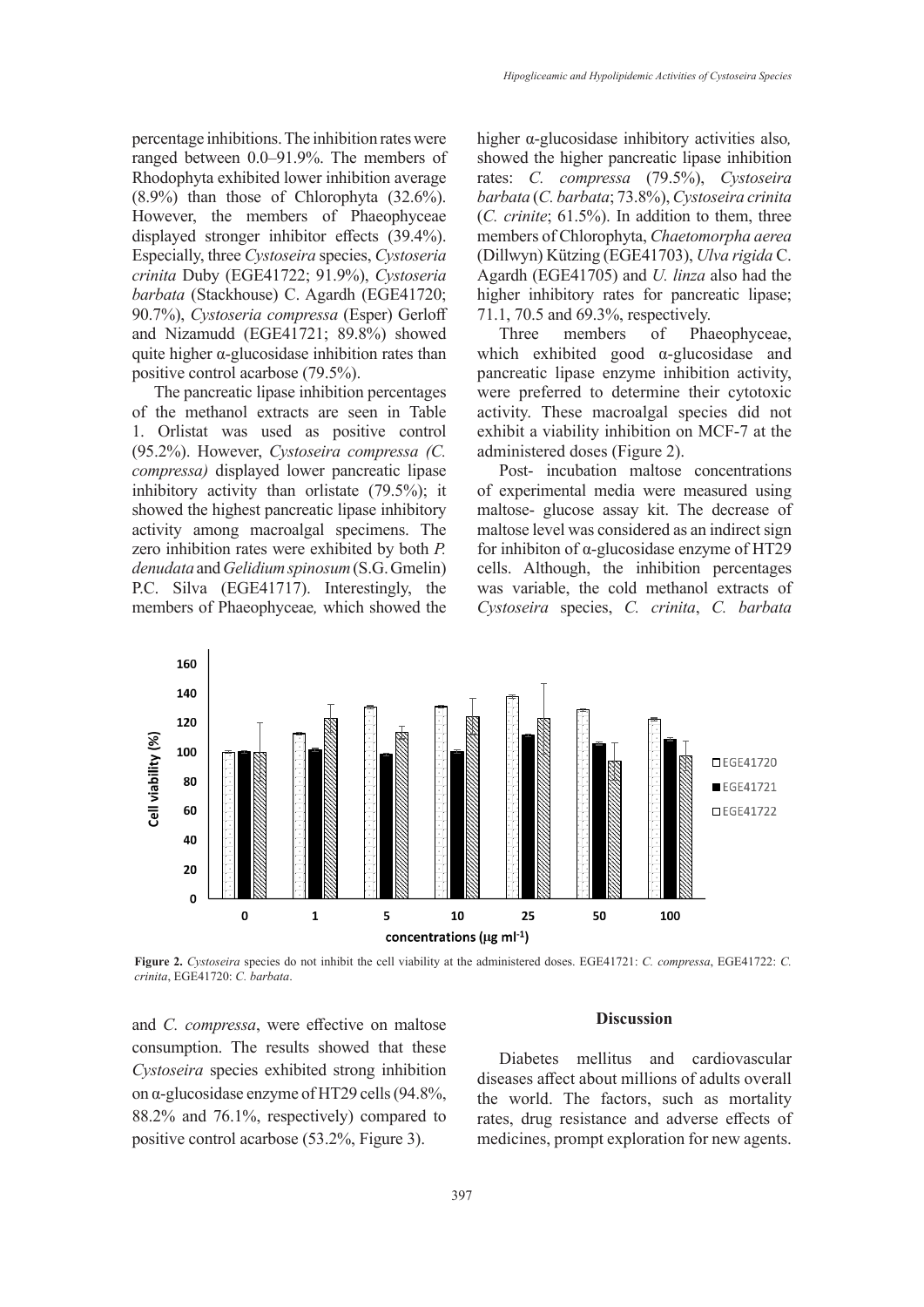

**Figure 3.** *Cystoseira* species exhibit stronger inhibition than acarbose on α-glucosidase enzyme of HT29 at the administered doses. EGE41721: *C. compressa*, EGE41722: *C. crinita*, EGE41720: *C. barbata*.

In this study, as a second part of our screening study, we have evaluated the antioxidant hypoglycemic and hypolipidemic activities of marine macroalgae collected from Izmir Gulf.

The first results of this screening study showed that collected macroalgae from this region displayed antioxidant and anticancer activities (39). The results revealed that *P. denudata* had exhibited strong 2, 2-diphenyl-1-picryl-hydrazyl inhibition activity (DPPH; 86.7%) and high total phenolic content (TPC; 245.9 mg GAD). Current study provides a crosscheck to show strong antioxidant capacity of *P. denudata* in β-caroten/linoleic acid system. It has also been reported that *P. denudata* displayed moderate cell viability inhibition on MCF7 cells (39) and *Artemis salina* (40). There has been no data about hypoglycemic or hypolipidemic activity of *P. denudata* in literature, until today. Our findings are the first records that adduce the hypoglycemic and hypolipidemic potential of *P. denudata*. However, the solvent types for extraction and preferred organisms for viability test are variable; the researchers have noticed high antioxidant activity and moderate cytotoxicity of *P. denudata* (39, 41 and 42)*.* 

*Cystoseira* genus consists of 293 species (and infraspecific), of which 46 have been flagged as currently accepted taxonomically and *Cystoseira* genus was represented by three species in our study (42). It had been observed that they have variable antioxidant activity in DPPH system and total phenolic content. Our recent results also substantiated their variable antioxidant activities via β- carotene/ linoleic acid system. It was reported that the hydroquinons isolated from *C. crinita* have high antioxidant activity and its meroterpenoids exhibit weak cytotoxicity on HM02, HEPG2 and MCF7 cells (43). According to our results based on MCF-7 cytotoxicity of *C. compressa*, the former findings proved that its methanol extract showed very low cell viability inhibition on HEP3B cells (44). The crude methanol extract of *C. barbata* exhibited lower antioxidant activities; however, it has been indicated that its fucan and fucoidan displayed higher antioxidant activities (45, 46). In addition, it has been reported that the fucoidans isolated from *C. crinita* and *C. compresssa* showed similar anti-radical, anti-inflammatory and gastroprotective effects and their aqueous extracts displayed anti-proliferative effects on cell lines and anti-inflammatory effects on male adult Wistar rats (47, 48)Cystoseira compressa and Cystoseira crinita.

Researchers suggested that the techniques used for determining DPPH scavenging activity, reducing activity, and β-carotenelinoleic acid system assays present simple, fast, and reliable evidence to assessment of the total antioxidant activity of the extracts (49). Their finding of a significant correlation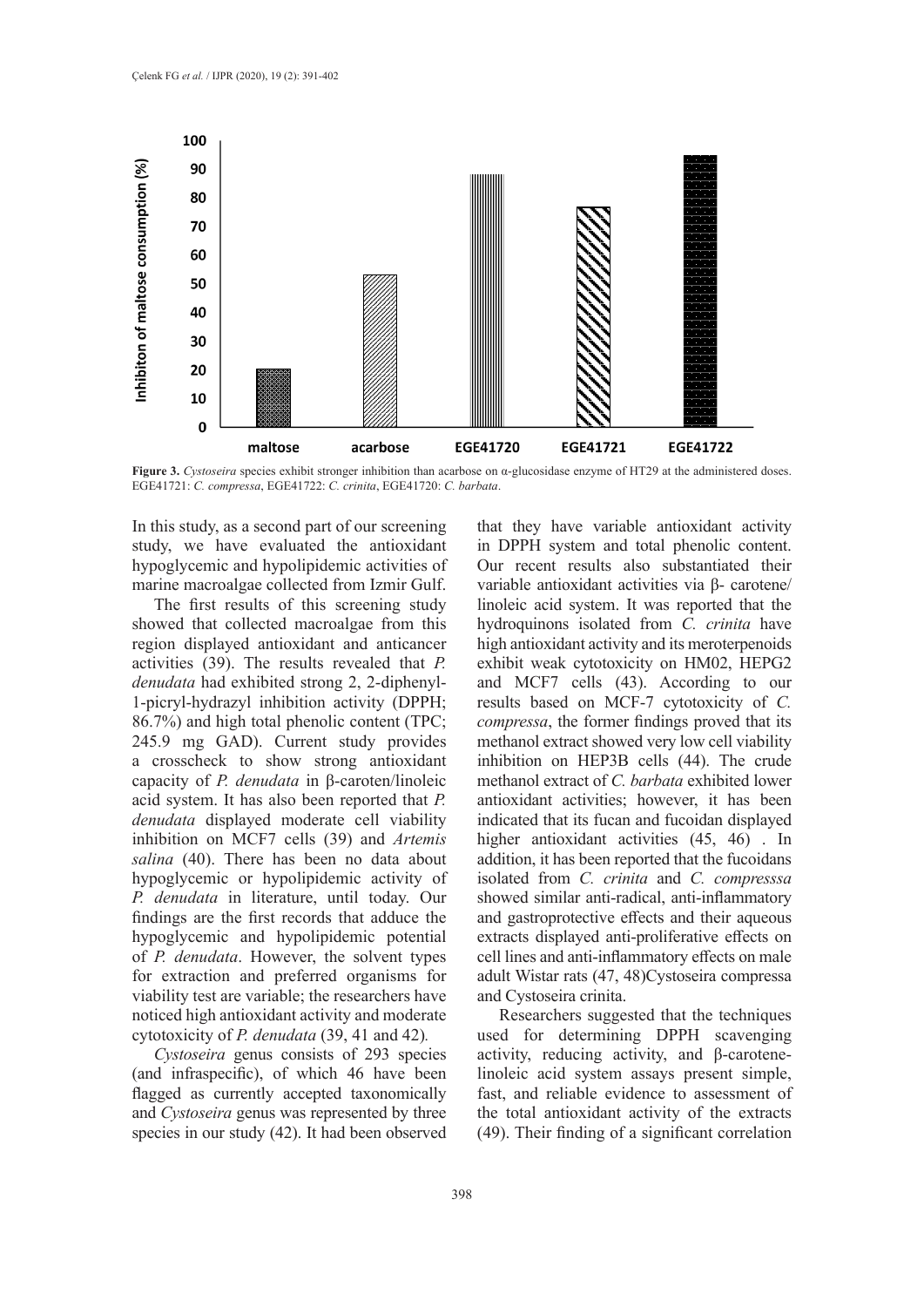between the DPPH radicals scavenging activities and the reducing activities were explained by the fact that both assays rely on electron/hydrogen donation. On the other hand, the researchers reported that the emulsified lipid used in the β-carotene -linoleic assay introduced additional variables that affect the oxidation process in comparison to the other methods. In terms of our former findings, there was significant correlation between DPPH scavenging activity and TPC, and Phaeophyceae members displayed higher antioxidant activity. Nevertheless, our last results obtained by β-carotene-linoleic assay showed that Chlorophyta features the highest antioxidant activity potential than Phaeophyceae and Rhodophyta (52.1, 46.3 and 40.4%, respectively).

The extracts of *Cystoseira* members have generally distinguished their enzyme inhibiton capabilities (50–54). We observed that both α-glucosidase and pancreas lipase enzyme inhibition assays showed that their extracts might include strong inhibitor molecules. It has shown that *C. crinita* is a source of sulphated polysaccharides which inhibit the key enzymes of diabetes and hypertension (51). These researchers have reported that the administration of *C. crinita* sulphated polysaccharides protects pancreas β- cells from death and damage and attenuates  $\alpha$ - amylase activity in serum, pancreas and small intestine in diabetic rats. They suggested that the decrease in  $\alpha$ - amylase level and increase in insulin level lead to a decrease in glucose rate.

Our screening study revealed that three members of Chlorophyta have good inhibitory rates for pancreatic lipase compared to orlistat. Cold methanol extract of *Chaetomorpha aerea (C. aerea*) may probably include inhibitor compounds for pancreatic lipase. However, it did not inhibit α-glucosidase enzyme. Similarly, recent results in literature, the chloroform extract of *C. aerea* did not show effective inhibition against α- glucosidase, but it was reported that when used alphaamylase, instead of this enzyme, the extracts exhibited good inhibitor activity (55). There is no record for hypolipidemic activity of this species. *Ulva rigida (U. rigida*) exhibited hypoglycemic activity on a certain level, but its hypolipidemic activity was slightly

higher than this. *In-vivo* study conducted with streptozotocin- induced diabetic rats revealed that ethanol extract of *U. rigida* showed both antidiabetic and antihyperlipidemic effects and improves carbohydrate metabolism (56).

This screening research stated the antioxidant, hypoglycemic and hypolipidemic activities of marine macroalgae of İzmir Gulf *in-vitro*. Based on the results, with the certain levels of tested biological activities, these macroalgal species appear as good producers of bioactive molecules. Hence, further isolation and identification studies and *in-vivo* studies based on these bioactive molecules are going to be our next step to lead to evaluate for medical potential.

#### **References**

- (1) Association AD. 2. Classification and Diagnosis of Diabetes. *Diabetes Care* (2017) 40: S11 LP-S24.
- (2) Saito N, Sakai H, Suzuki S, Sekihara H and Yajima Y. Effect of an alpha-glucosidase inhibitor (voglibose), in combination with sulphonylureas, on glycaemic control in type 2 diabetes patients. *J. Int. Med. Res.* (1998) 26: 219–32.
- (3) Casirola DM and Ferraris RP. α-Glucosidase inhibitors prevent diet-induced increases in intestinal sugar transport in diabetic mice. *Metabolism* (2006) 55: 832–41.
- (4) Charpentier G, Dardari D and Riveline JP. How should postprandial glycemia be treated? *Diabetes Metab.* (2006) 32: 2S21–27.
- (5) Giacco F and Brownlee M. Oxidative stress and diabetic complications. *Circ. Res.* (2010) 107: 1058–70.
- (6) Wright EJ, Scism Bacon JL and Glass LC. Oxidative stress in type 2 diabetes: the role of fasting and postprandial glycaemia. *Int. J. Clin. Pract.* (2006) 60: 308–14.
- (7) Haffner SM. Pre-diabetes, insulin resistance, inflammation and CVD risk. *Diabetes Res. Clin. Pract.* (2003) 61: S9–S18.
- (8) Piepoli MF, Hoes AW, Agewall S, Albus C, Brotons C, Catapano AL, Cooney MT, Corra U, Cosyns B, Deaton C, Graham I, Hall MS, Hobbs FDR, Lochen ML, Lollgen H, Marques Vidal P, Perk J, Prescott E, Redon J, Richter DJ, Sattar N, Smulders Y, Tiberi M, van der Worp HB, van Dis I and Verschuren WMM. 2016 European Guidelines on Cardiovascular Disease Prevention in Clinical Practice. The Sixth Joint Task Force of the European Society of Cardiology and Other Societies on Cardiovascular Disease Prevention in Clinical Practice. (Constituted by Representatives of 10 Societies and by Invited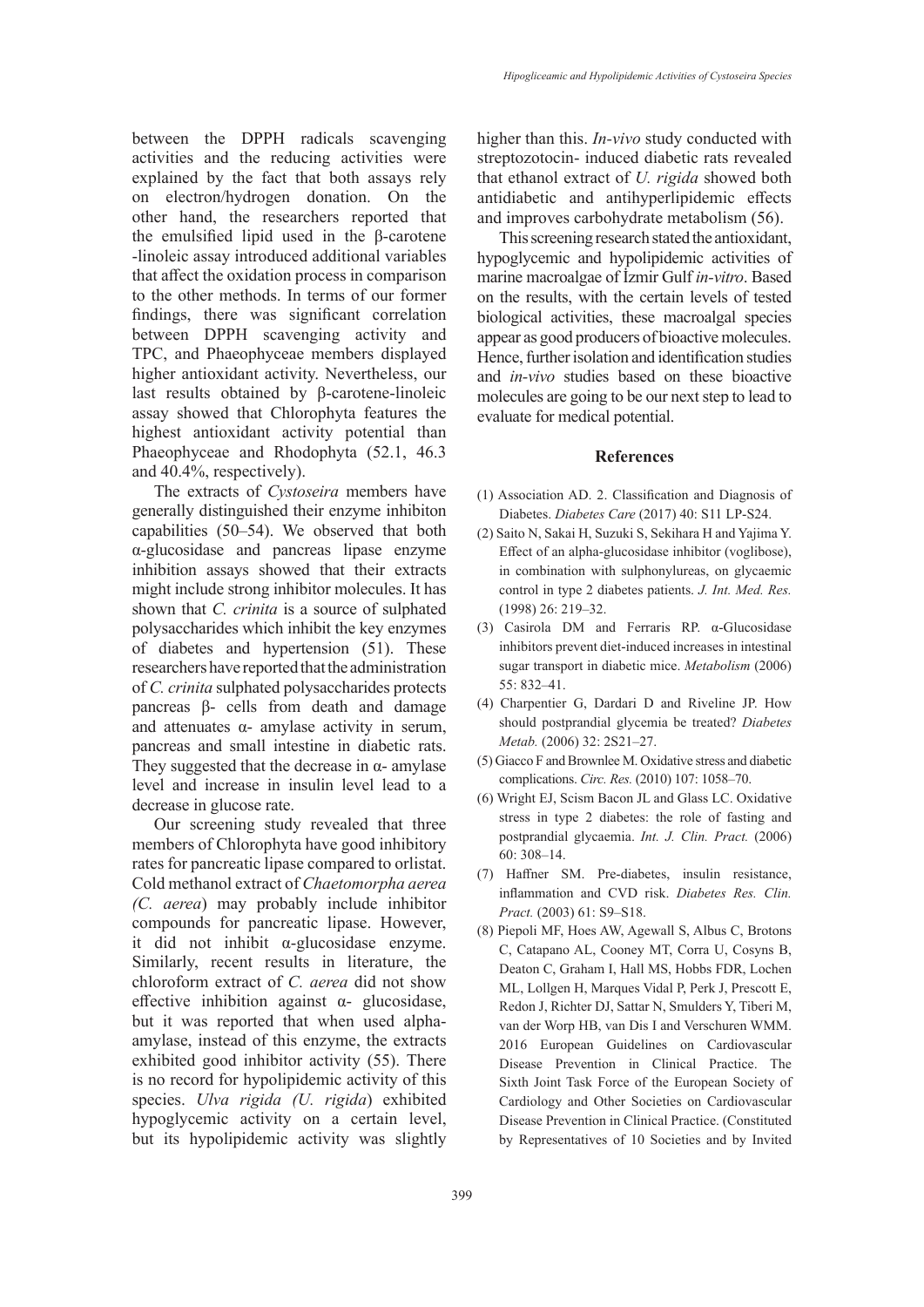Experts). Developed With the Special Contribution of the European Association for Cardiovascular Prevention & Rehabilitation (EACPR). *G. Ital. Cardiol. (Rome)* (2017) 18: 547–612.

- (9) Tucci SA, Boyland EJ and Halford JC. The role of lipid and carbohydrate digestive enzyme inhibitors in the management of obesity: a review of current and emerging therapeutic agents. *Diabetes. Metab. Syndr. Obes.* (2010) 3: 125–43.
- (10) Tonstad S, Pometta D, Erkelens DW, Ose L, Moccetti T, Schouten JA, Golay A, Reitsma J, Del Bufalo A and Pasotti E. The effect of the gastrointestinal lipase inhibitor, orlistat, on serum lipids and lipoproteins in patients with primary hyperlipidaemia. *Eur. J. Clin. Pharmacol.* (1994) 46: 405–10.
- (11) Geng D, Jin D, Wu W, Fang C and Wang J. Effect of alpha-glucosidase inhibitors on the progression of carotid intima-media thickness: A meta-analysis of randomized controlled trials. *Atherosclerosis* (2011) 218: 214–19.
- (12) Folmer F, Jaspars M, Solano G, Cristofanon S, Henry E, Tabudravu J, Black K, Green DH, Kupper FC, Aalbersberg W, Feussner K, Dicato M and Diederich M. The inhibition of TNF-alpha-induced NF-kappaB activation by marine natural products. *Biochem. Pharmacol.* (2009) 78: 592–606.
- (13) Lee OH, Yoon KY, Kim KJ, You S and Lee BY. Seaweed extracts as a potential tool for the attenuation of oxidative damage in obesity- related pathologies. *J. Phycol.* (2011) 47: 548–56.
- (14) Wilson J, Hayes M and Carney B. Angiotensin-I-converting enzyme and prolyl endopeptidase inhibitory peptides from natural sources with a focus on marine processing by-products. *Food Chem.* (2011) 129: 235–44.
- (15) Abou El Wafa GSE, Shaaban M, Shaaban KA, El Naggar MEE, Maier A, Fiebig HH and Laatsch H. Pachydictyols B and C: new diterpenes from Dictyota dichotoma Hudson. *Mar. Drugs* (2013) 11: 3109–23.
- (16) Sangha J, Wally O, Banskota A, Stefanova R, Hafting J, Critchley A and Prithiviraj B. A Cultivated Form of a Red Seaweed (Chondrus crispus), Suppresses β-Amyloid-Induced Paralysis in Caenorhabditis elegans. *Mar. Drugs* (2015) 13: 6407–24.
- (17) Banskota AH, Stefanova R, Sperker S, Lall SP, Craigie JS, Hafting JT and Critchley AT. Polar lipids from the marine macroalga Palmaria palmata inhibit lipopolysaccharide-induced nitric oxide production in RAW264.7 macrophage cells. *Phytochemistry* (2014) 101: 101–8.
- (18) Syad AN, Rajamohamed BS, Shunmugaiah KP and Kasi PD. Neuroprotective effect of the marine macroalga Gelidiella acerosa: identification of active compounds through bioactivity-guided fractionation.

*Pharm. Biol.* (2016) 54: 2073–81.

- (19) Heo SJ, Hwang JY, Choi JI, Han JS, Kim HJ and Jeon YJ. Diphlorethohydroxycarmalol isolated from Ishige okamurae, a brown algae, a potent alphaglucosidase and alpha-amylase inhibitor, alleviates postprandial hyperglycemia in diabetic mice. *Eur. J. Pharmacol.* (2009) 615: 252–6.
- (20) Lee SH, Park MH, Heo SJ, Kang SM, Ko SC, Han JS and Jeon YJ. Dieckol isolated from Ecklonia cava inhibits α-glucosidase and α-amylase in vitro and alleviates postprandial hyperglycemia in streptozotocin-induced diabetic mice. *Food Chem. Toxicol.* (2010) 48: 2633–7.
- (21) Nwosu F, Morris J, Lund VA, Stewart D, Ross HA and McDougall GJ. Anti-proliferative and potential antidiabetic effects of phenolic-rich extracts from edible marine algae. *Food Chem.* (2011) 126: 1006–12.
- (22) Lee SH, Kang SM, Ko SC, Lee DH and Jeon YJ. Octaphlorethol A, a novel phenolic compound isolated from a brown alga, Ishige foliacea, increases glucose transporter 4-mediated glucose uptake in skeletal muscle cells. *Biochem. Biophys. Res. Commun.* (2012) 420: 576–81.
- (23) Min KH, Kim HJ, Jeon YJ and Han JS. Ishige okamurae ameliorates hyperglycemia and insulin resistance in C57BL/KsJ-db/db mice. *Diabetes Res. Clin. Pract.* (2011) 93: 70–76.
- (24) Gómez Ordóñez E, Jiménez Escrig A and Rupérez P. Effect of the red seaweed Mastocarpus stellatus intake on lipid metabolism and antioxidant status in healthy Wistar rats. *Food Chem.* (2012) 135: 806–11.
- (25) Wilcox MD, Brownlee IA, Richardson JC, Dettmar PW and Pearson JP. The modulation of pancreatic lipase activity by alginates. *Food Chem.* (2014) 146: 479–84.
- (26) Shakambari G, Ashokkumar B and Varalakshmi P. Phlorotannins from Brown Algae: inhibition of advanced glycation end products formation in high glucose induced Caenorhabditis elegans. *Indian J. Exp. Biol.* (2015) 53: 371–9.
- (27) Kim KY, Nam KA, Kurihara H and Kim SM. Potent alpha-glucosidase inhibitors purified from the red alga Grateloupia elliptica. *Phytochemistry* (2008) 69: 2820–5.
- (28) Lee SH, Park MH, Heo SJ, Kang SM, Ko SC, Han JS and Jeon YJ. Dieckol isolated from Ecklonia cava inhibits alpha-glucosidase and alpha-amylase *invitro* and alleviates postprandial hyperglycemia in streptozotocin-induced diabetic mice. *Food Chem. Toxicol.* (2010) 48: 2633–7.
- (29) Park MK, Jung U and Roh C. Fucoidan from marine brown algae inhibits lipid accumulation. *Mar. Drugs* (2011) 9: 1359–67.
- (30) Lordan S, Smyth TJ, Soler Vila A, Stanton C and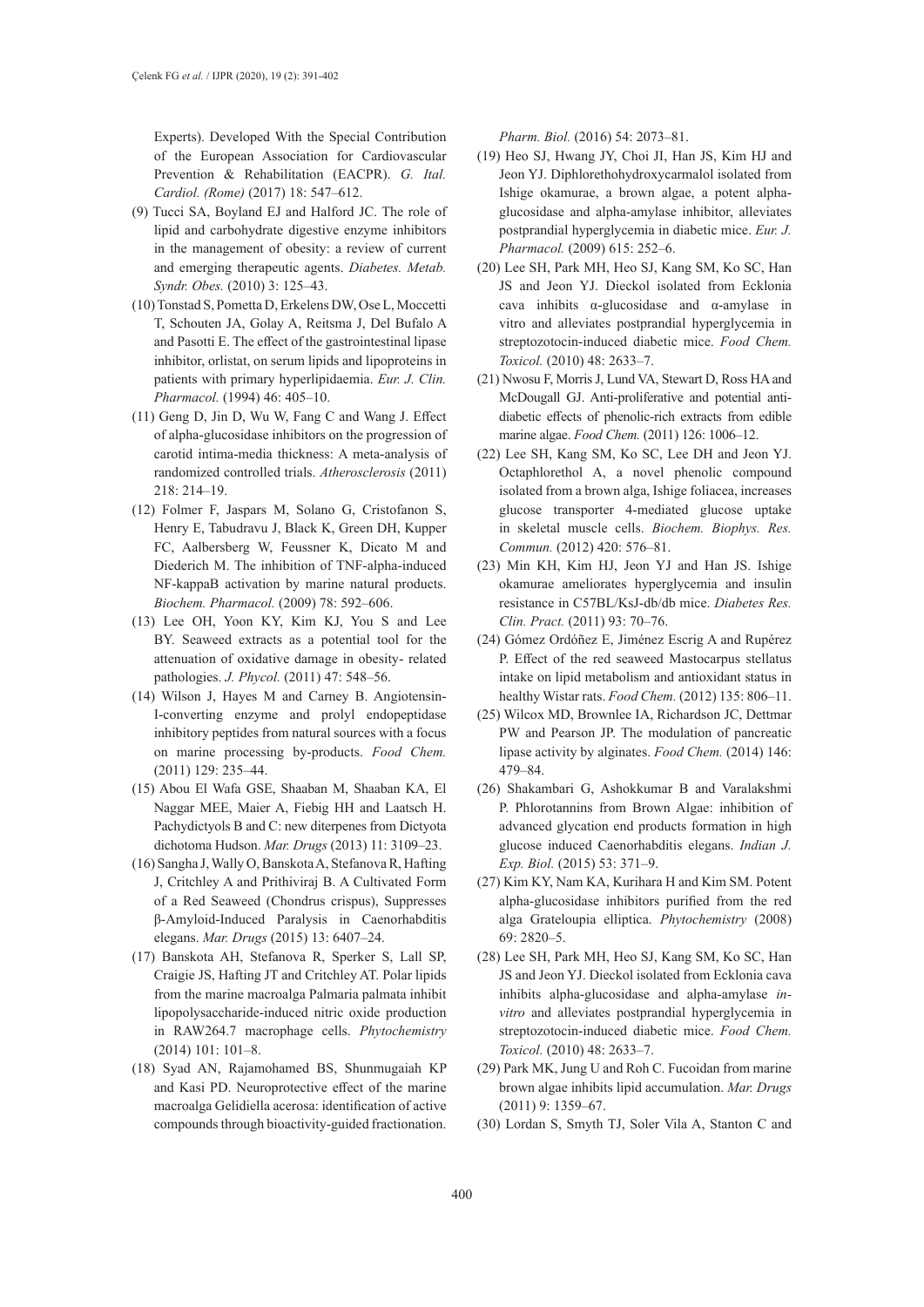Ross RP. The alpha-amylase and alpha-glucosidase inhibitory effects of Irish seaweed extracts. *Food Chem.* (2013) 141: 2170–6.

- (31) Zhang LX, Zhang N, Li J and Wang Z. New α-Glucosidase Inhibitory Polysaccharides Isolated from Marine Green Algae Enteromorpha Linza. *Adv. Mater. Res.* (2013) 634–638: 1010–5.
- (32) Seo MJ, Lee OH, Choi HS and Lee BY. Extract from Edible Red Seaweed (Gelidium amansii) Inhibits Lipid Accumulation and ROS Production during Differentiation in 3T3-L1 Cells. *Prev. Nutr. Food Sci.* (2012) 17: 129–35.
- (33) Kim MJ and Kim HK. Insulinotrophic and hypolipidemic effects of Ecklonia cava in streptozotocin-induced diabetic mice. *Asian Pac. J. Trop. Med.* (2012) 5: 374–9.
- (34) Lee SH, Min KH, Han JS, Lee DH, Park DB, Jung WK, Park PJ, Jeon BT, Kim SK and Jeon YJ. Effects of brown alga, Ecklonia cava on glucose and lipid metabolism in C57BL/KsJ-db/db mice, a model of type 2 diabetes mellitus. *Food Chem. Toxicol.* (2012) 50: 575–82.
- (35) Zha XQ, Xiao JJ, Zhang HN, Wang JH, Pan LH, Yang XF and Luo JP. Polysaccharides in Laminaria japonica (LP) Extraction, physicochemical properties and their hypolipidemic activities in diet-induced mouse model of atherosclerosis. *Food Chem.* (2012) 134: 244–52.
- (36) Lee C, Park GH, Ahn EM, Kim BA, Park CI and Jang JH. Protective effect of Codium fragile against UVB-induced pro-inflammatory and oxidative damages in HaCaT cells and BALB/c mice. *Fitoterapia* (2013) 86: 54–63.
- (37) Zhang WW, Duan XJ, Huang HL, Zhang Y and Wang BG. Evaluation of 28 marine algae from the Qingdao coast for antioxidative capacity and determination of antioxidant efficiency and total phenolic content of fractions and subfractions derived from Symphyocladia latiuscula (Rhodomelaceae). *J. Appl. Phycol.* (2007) 19: 97–108.
- (38) Chiba S. Molecular mechanism in alpha-glucosidase and glucoamylase. *Biosci. Biotechnol. Biochem.* (1997) 61: 1233–9.
- (39) Çelenk FG, Özkaya AB and Sukatar A. Macroalgae of Izmir Gulf: Dictyotaceae exhibit high *in-vitro* anticancer activity independent from their antioxidant capabilities. *Cytotechnology* (2016) 68: 2667–76.
- (40) De Rosa S, Kamenarska Z, Bankova V, Stefanov K, Dimitrova Konaklieva S, Najdenski H, Tzevtkova I and Popov S. Chemical composition and biological activities of the Black Sea algae Polysiphonia denudata (Dillw.) Kutz. and Polysiphonia denudata f. fragilis (Sperk) Woronich. *Z. Naturforsch. C.* (2001) 56: 1008–14.
- (41) Kamenarska Z, Serkedjieva J, Najdenski H,

Stefanov K, Tsvetkova I, Dimitrova Konaklieva S and Popov S. Antibacterial, antiviral and cytotoxic activities of some red and brown seaweeds from the Black Sea. *Bot. Mar.* (2009) 52: 80–6.

- (42) Guiry MD and Guiry GM. AlgBase. *Nat. Univ. Ireland.*  World-wide Electron Publisher, Galway (2017). Available from: URL: http://www.algaebase.org.
- (43) Fisch KM, Bohm V, Wright AD and Konig GM. Antioxidative meroterpenoids from the brown alga Cystoseira crinita. *J. Nat. Prod.* (2003) 66: 968–75.
- (44) Guner A, Koksal C, Erel SB, Kayalar H, Nalbantsoy A, Sukatar A and Karabay Yavasoglu NU. Antimicrobial and antioxidant activities with acute toxicity, cytotoxicity and mutagenicity of Cystoseira compressa (Esper) Gerloff and Nizamuddin from the coast of Urla (Izmir, Turkey). *Cytotechnology* (2015) 67: 135–43.
- (45) Sellimi S, Kadri N, Barragan Montero V, Laouer H, Hajji M and Nasri M. Fucans from a Tunisian brown seaweed Cystoseira barbata: Structural characteristics and antioxidant activity. *Int. J. Biol. Macromol.* (2014) 66: 281–8.
- (46) Kosanic M, Rankovic B and Stanojkovic T. Biological potential of marine macroalgae of the genus Cystoseira. *Acta Biol. Hung.* (2015) 66: 374–84.
- (47) Hadj Ammar H, Lajili S, Ben Said R, Le Cerf D, Bouraoui A and Majdoub H. Physico-chemical characterization and pharmacological evaluation of sulfated polysaccharides from three species of Mediterranean brown algae of the genus Cystoseira. *Daru* (2015) 23: 1.
- (48) Mhadhebi L, Mhadhebi A, Robert J and Bouraoui A. Antioxidant, anti-inflammatory and antiproliferative effects of aqueous extracts of three mediterranean brown seaweeds of the genus cystoseira. *Iran. J. Pharm. Res.* (2014) 13: 207–20.
- (49) Zubia M, Fabre MS, Kerjean V, Lann K Le, Stiger Pouvreau V, Fauchon M and Deslandes E. Antioxidant and antitumoural activities of some Phaeophyta from Brittany coasts. *Food Chem.* (2009) 116: 693–701.
- (50) Hetta M, Hassan S, Abdel Tawab S, Bastawy M and Mahmoud B. Hypolipidaemic effect of Acanthophora spicifera (Red Alga) and Cystoseira trinode (brown alga) on albino rats. *Iran. J. Sci. Technol. Trans. A Sci.* (2009) 33: 287–97.
- (51) Ben Gara A, Ben Abdallah Kolsi R, Jardak N, Chaaben R, El Feki A, Fki L, Belghith H and Belghith K. Inhibitory activities of Cystoseira crinita sulfated polysaccharide on key enzymes related to diabetes and hypertension: in vitro and animal study. *Arch. Physiol. Biochem.* (2017) 123: 31–42.
- (52) Nagy MA and Amin KA. Biochemical and histopathological analysis of Cystoseira myrica aqueous extract on alloxan induced diabetic rats.